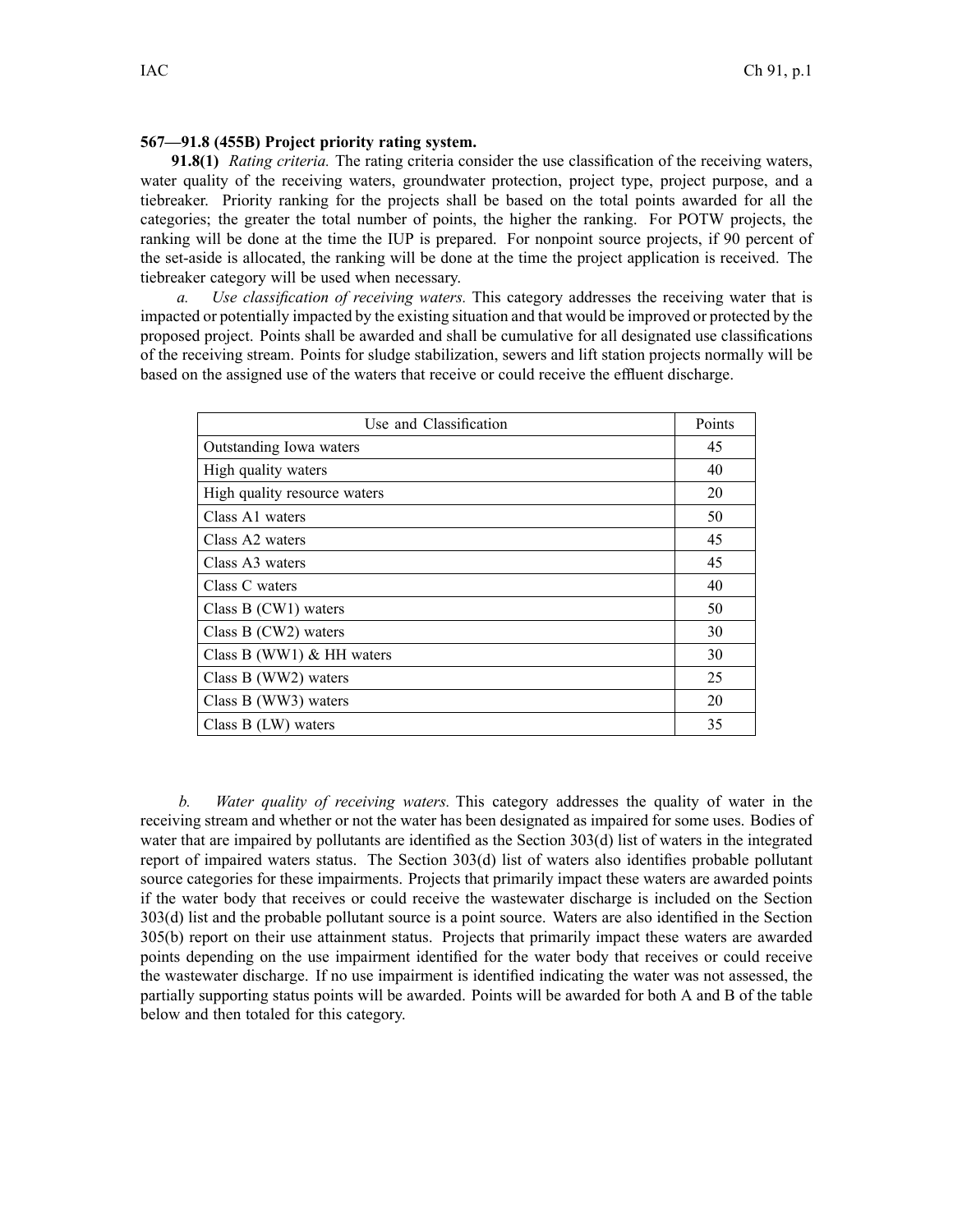| Indication of water quality                    | Points         |
|------------------------------------------------|----------------|
| A                                              |                |
| Integrated Report of impaired waters status    |                |
| 4a, 4b, 4c, 4d, or 5a                          | 15             |
| 5 <sub>b</sub>                                 | 10             |
| 5p                                             | 5              |
| B                                              |                |
| Section 305(b) status                          |                |
| Aquatics or fish consumption or drinking water |                |
| Fully supporting                               | 5              |
| Partially supporting                           | 10             |
| Not supporting                                 | 15             |
| Not assessed                                   | $\overline{7}$ |
| Recreation                                     |                |
| Fully supporting                               | 5              |
| Partially supporting                           | 10             |
| Not supporting                                 | 15             |
| Not assessed                                   | 7              |

*c. Protection of groundwater resources.* This category considers the use of the aquifer affected by the project.

| Groundwater Category                                      | Points |
|-----------------------------------------------------------|--------|
| Wellhead protection area for public water supply          | 40     |
| Unconfined aquifer that serves as a drinking water source | 20     |
| Other groundwater protection                              |        |

*d. Project type.* In this category, points are provided based on the type of project and the relative level of the impact on public health and the environment. Points will be awarded only for the primary project type.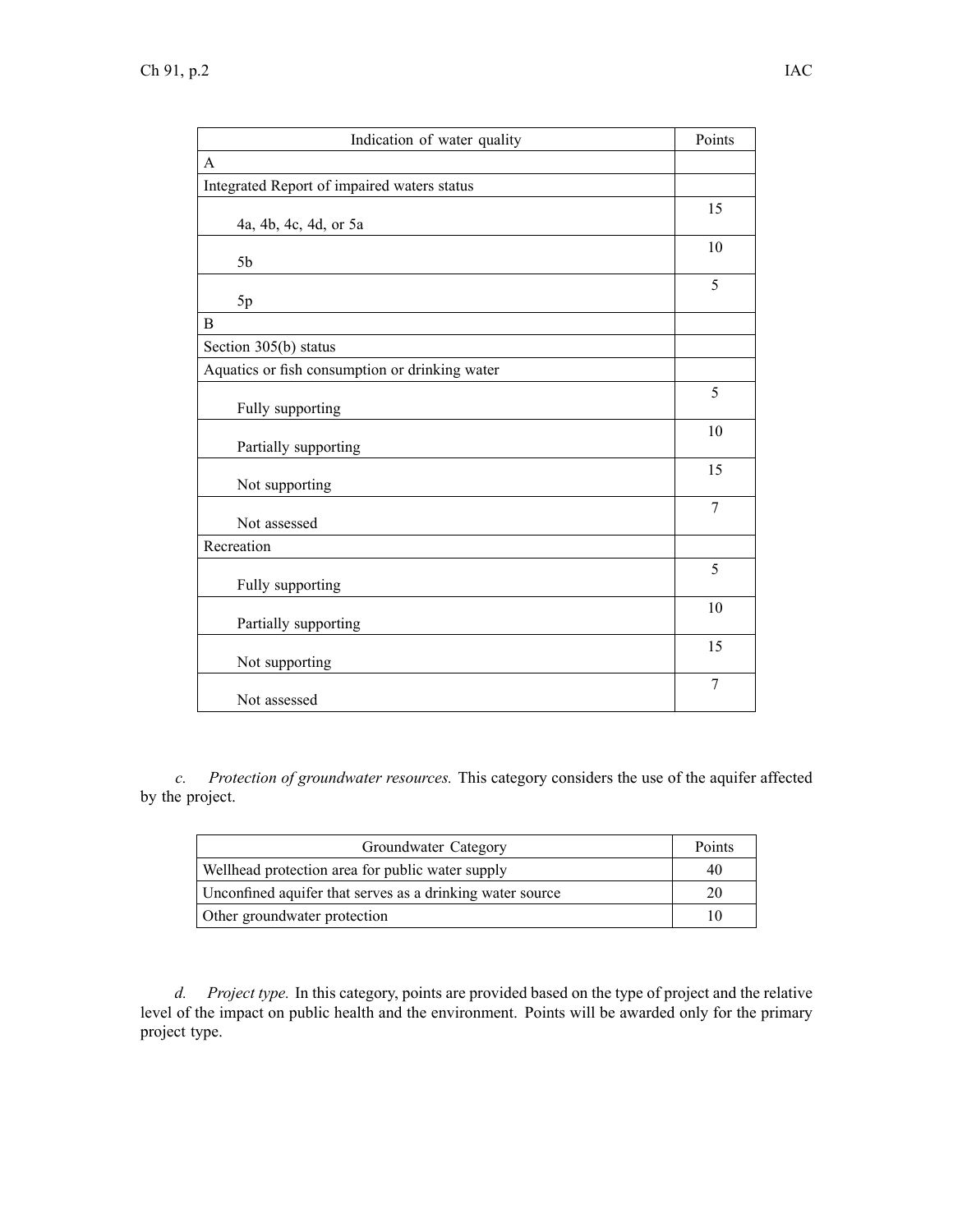| Project Type                                                                      | Points |
|-----------------------------------------------------------------------------------|--------|
| Category I. Secondary wastewater treatment                                        | 40     |
| Category II. Advanced wastewater treatment                                        | 50     |
| Category III-A. Infiltration/inflow correction                                    | 30     |
| Category III-B. Sewer replacement/rehabilitation                                  | 30     |
| Category IV-A. New collector sewers and appurtenances                             | 10     |
| Category IV-B. New interceptor sewers and appurtenances                           | 20     |
| Category V. Combined sewer overflow correction                                    | 40     |
| Category VI. Storm water conveyance treatment systems and green<br>infrastructure | 30     |
| Category VII-A. Agriculture (cropland)                                            | 30     |
| Category VII-B. Agriculture (animals)                                             | 50     |
| Category VII-C. Silviculture                                                      | 10     |
| Category VII-E. Groundwater protection (unknown sources)                          | 20     |
| Category VII-F. Marinas                                                           | 10     |
| Category VII-G. Resource extraction                                               | 10     |
| Category VII-H. Brownfields                                                       | 30     |
| Category VII-I. Storage tanks                                                     | 20     |
| Category VII-J. Landfills                                                         | 30     |
| Category VII-K. Hydromodification                                                 | 40     |
| Category X. Recycled water distribution                                           | 10     |
| Category XII. Decentralized sewage treatment                                      | 40     |
| Refinance of existing projects that meet CWSRF eligibility criteria               | 5      |
|                                                                                   |        |

*e. Project purpose.* In this category, points are awarded based on the purpose and expected outcome of the project. Points will be awarded only for the primary purpose.

| Project Purpose                                                                                                                                                                                                                                          | Points |
|----------------------------------------------------------------------------------------------------------------------------------------------------------------------------------------------------------------------------------------------------------|--------|
| Allows facility to meet new water quality standards                                                                                                                                                                                                      | 50     |
| Protects or restores the physical, chemical, and biological integrity of<br>water resources at a specific site                                                                                                                                           | 50     |
| Reduces the loading of a parameter that has been identified as an<br>impairment to the receiving water or watershed as identified through<br>the total maximum daily load (TMDL) process                                                                 | 40     |
| Provides regional consolidation in wastewater treatment or system<br>management                                                                                                                                                                          | 30     |
| Brings facility into compliance with a National Pollution Discharge<br>Elimination System (NPDES) permit or other administrative or judicial<br>enforcement action as may be required by the department or U.S.<br>Environmental Protection Agency (EPA) | 25     |